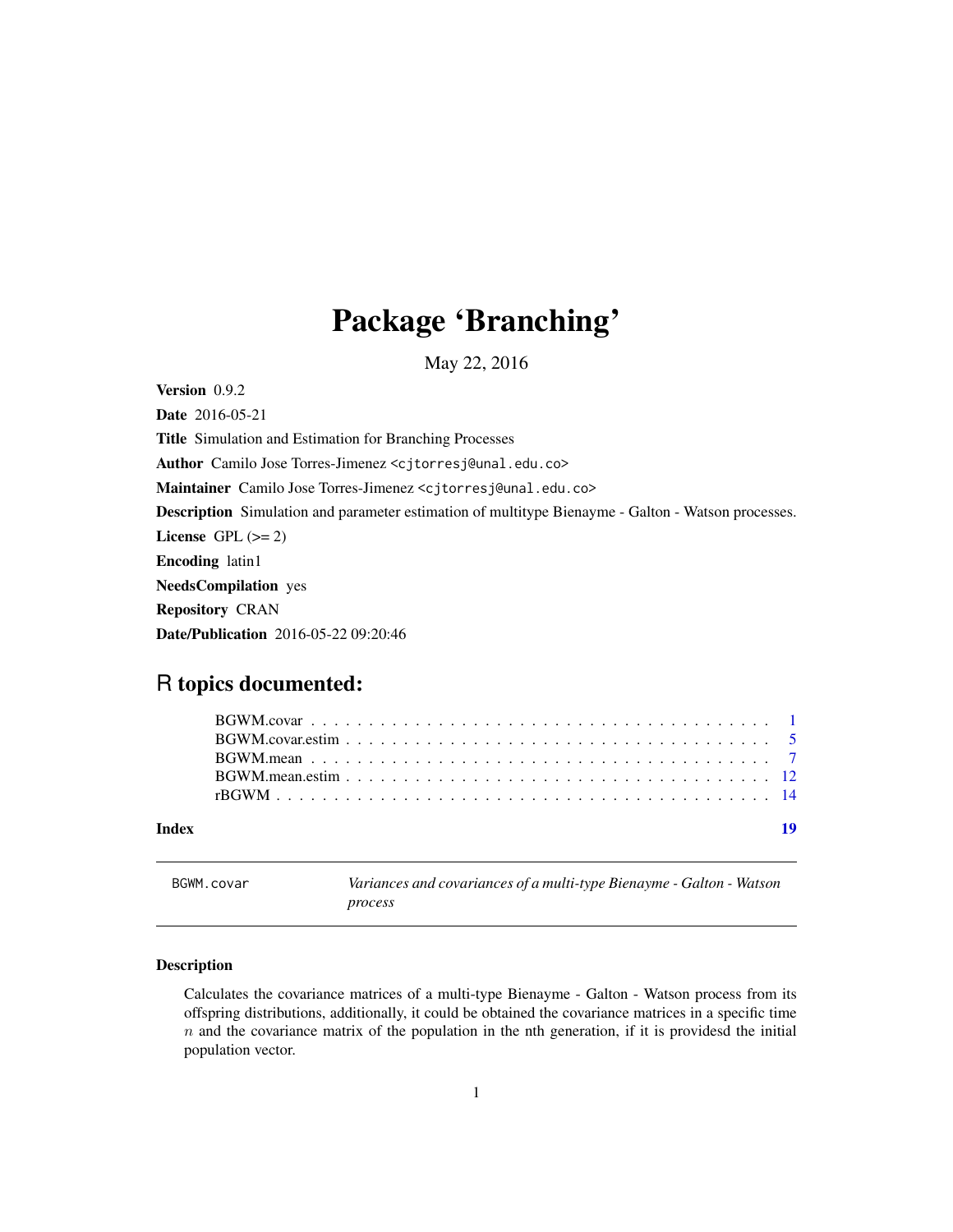#### Usage

```
BGWM.covar(dists, type=c("general","multinomial","independents"),
           d, n=1, z0=NULL, maxiter = 1e5)
```
#### **Arguments**

| dists   | offspring distributions. Its structure depends on the class of the Bienayme -<br>Galton - Watson process (See details and examples).                                                 |
|---------|--------------------------------------------------------------------------------------------------------------------------------------------------------------------------------------|
| type    | Class or family of the Bienayme - Galton - Watson process (See details and<br>examples).                                                                                             |
| d       | positive integer, number of types.                                                                                                                                                   |
| n       | positive integer, nth generation.                                                                                                                                                    |
| z0      | nonnegative integer vector of size d; initial population by type.                                                                                                                    |
| maxiter | positive integer, size of the simulated sample used to estimate the parameters<br>of univariate distributions that do not have an analytical formula for their exact<br>calculation. |

#### Details

This function calculates the covariance matrices of a multi-type Bienayme - Galton - Watson (BGWM) process from its offspring distributions.

From particular offspring distributions and taking into account a differentiated algorithmic approach, we propose the following classes or types for these processes:

general This option is for BGWM processes without conditions over the offspring distributions, in this case, it is required as input data for each distribution, all d-dimensional vectors with their respective, greater than zero, probability.

multinomial This option is for BGMW processes where each offspring distribution is a multinomial distribution with a random number of trials, in this case, it is required as input data,  $d$  univariate distributions related to the random number of trials for each multinomial distribution and a  $d \times d$ matrix where each row contains probabilities of the  $d$  possible outcomes for each multinomial distribution.

independents This option is for BGMW processes where each offspring distribution is a joint distribution of d combined independent discrete random variables, one for each type of individuals, in this case, it is required as input data  $d^2$  univariate distributions.

The structure need it for each classification is illustrated in the examples.

These are the univariate distributions available:

*unif* Discrete uniform distribution, parameters  $min$  and  $max$ . All the non-negative integers between  $min y max$  have the same probability.

*binom* Binomial distribution, parameters  $n$  and  $p$ .

$$
p(x) = \binom{n}{x} p^x (1-p)^{n-x}
$$

for  $x = 0, \ldots, n$ .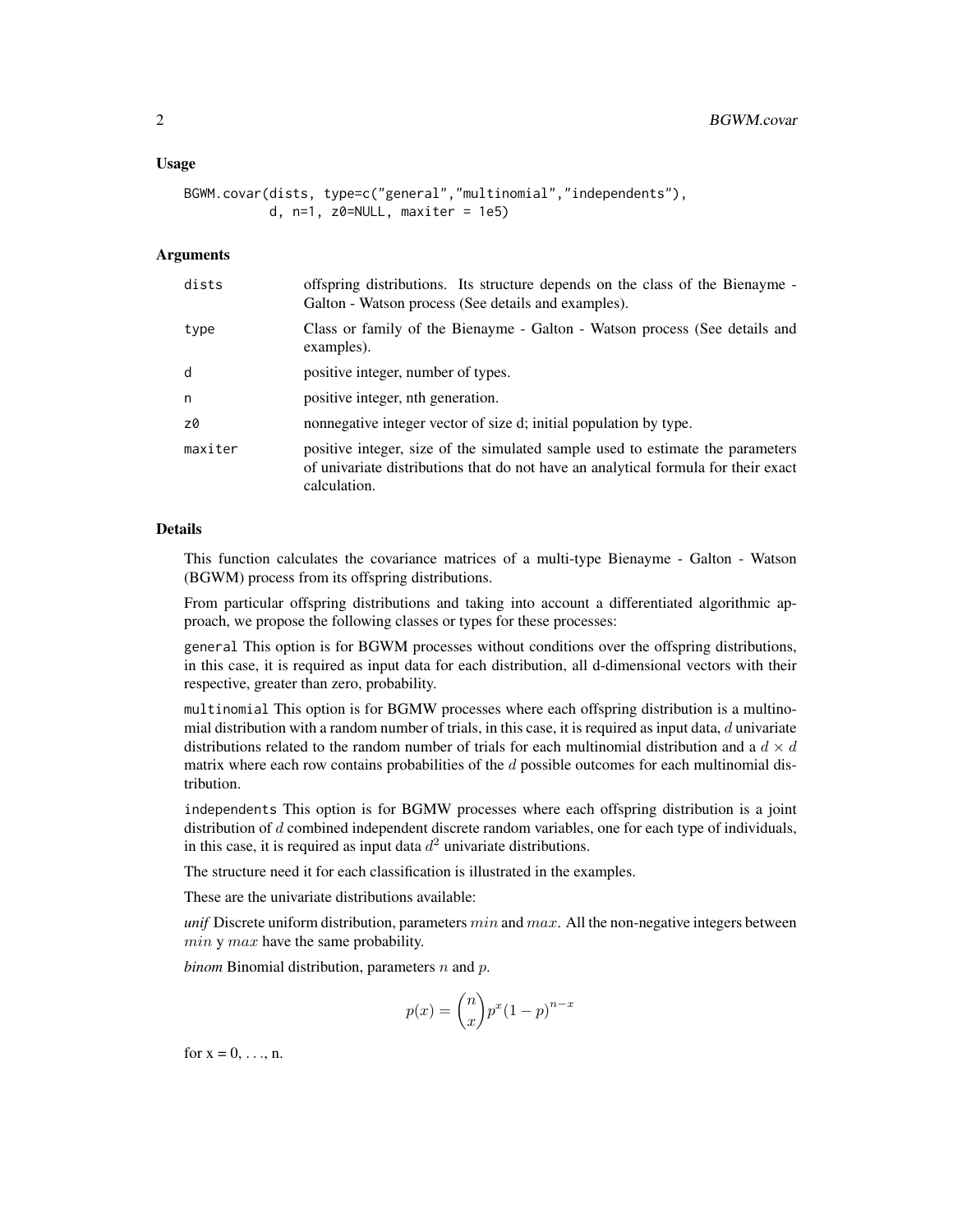#### BGWM.covar 3

*hyper* Hypergeometric distribution, parameters  $m$  (the number of white balls in the urn),  $n$  (the number of white balls in the urn),  $k$  (the number of balls drawn from the urn).

$$
p(x) = {m \choose x} {n \choose k-x} / {m+n \choose k}
$$

for  $x = 0, ..., k$ .

*geom* Geometric distribution, parameter p.

$$
p(x) = p(1 - p)^x
$$

for  $x = 0, 1, 2, ...$ 

*nbinom* Negative binomial distribution, parameters *n* and *p*.

$$
p(x) = \frac{\Gamma(x+n)}{\Gamma(n)x!} p^{n} (1-p)^{x}
$$

for  $x = 0, 1, 2, ...$ 

*pois* Poisson distribution, parameter  $\lambda$ .

$$
p(x) = \frac{\lambda^x e^{-\lambda}}{x!}
$$

for  $x = 0, 1, 2, ...$ 

*norm* Normal distribution rounded to integer values and negative values become 0, parameters  $\mu$ and  $\sigma$ .

$$
p(x) = \int_{x-0.5}^{x+0.5} \frac{1}{\sqrt{2\pi}\sigma} e^{-(t-\mu)^2/2\sigma^2} dt
$$

for  $x = 1, 2, ...$ 

$$
p(x) = \int_{-\infty}^{0.5} \frac{1}{\sqrt{2\pi}\sigma} e^{-(t-\mu)^2/2\sigma^2} dt
$$

for  $x = 0$ 

*lnorm* Lognormal distribution rounded to integer values, parameters logmean =  $\mu$  y logsd =  $\sigma$ .

$$
p(x) = \int_{x-0.5}^{x+0.5} \frac{1}{\sqrt{2\pi}\sigma t} e^{-(\log(t)-\mu)^2/2\sigma^2} dt
$$

for  $x = 1, 2, ...$ 

$$
p(x) = \int_0^{0.5} \frac{1}{\sqrt{2\pi}\sigma t} e^{-(\log(t) - \mu)^2/2\sigma^2} dt
$$

for  $x = 0$ 

*gamma* Gamma distribution rounded to integer values, parameters shape =  $\alpha$  y scale =  $\sigma$ .

$$
p(x) = \int_{x-0.5}^{x+0.5} \frac{1}{\sigma^{\alpha} \Gamma(\alpha)} t^{\alpha-1} e^{-t/\sigma} dt
$$

para  $x = 1, 2, \ldots$ 

$$
p(x) = \int_0^{0.5} \frac{1}{\sigma^{\alpha} \Gamma(\alpha)} t^{\alpha - 1} e^{-t/\sigma} dt
$$

for  $x = 0$ 

When the offspring distributions used norm, lnorm or gamma, mean and variance related to these univariate distributions is estimated by calculating sample mean and sample variance of maxiter random values generated from the corresponding distribution.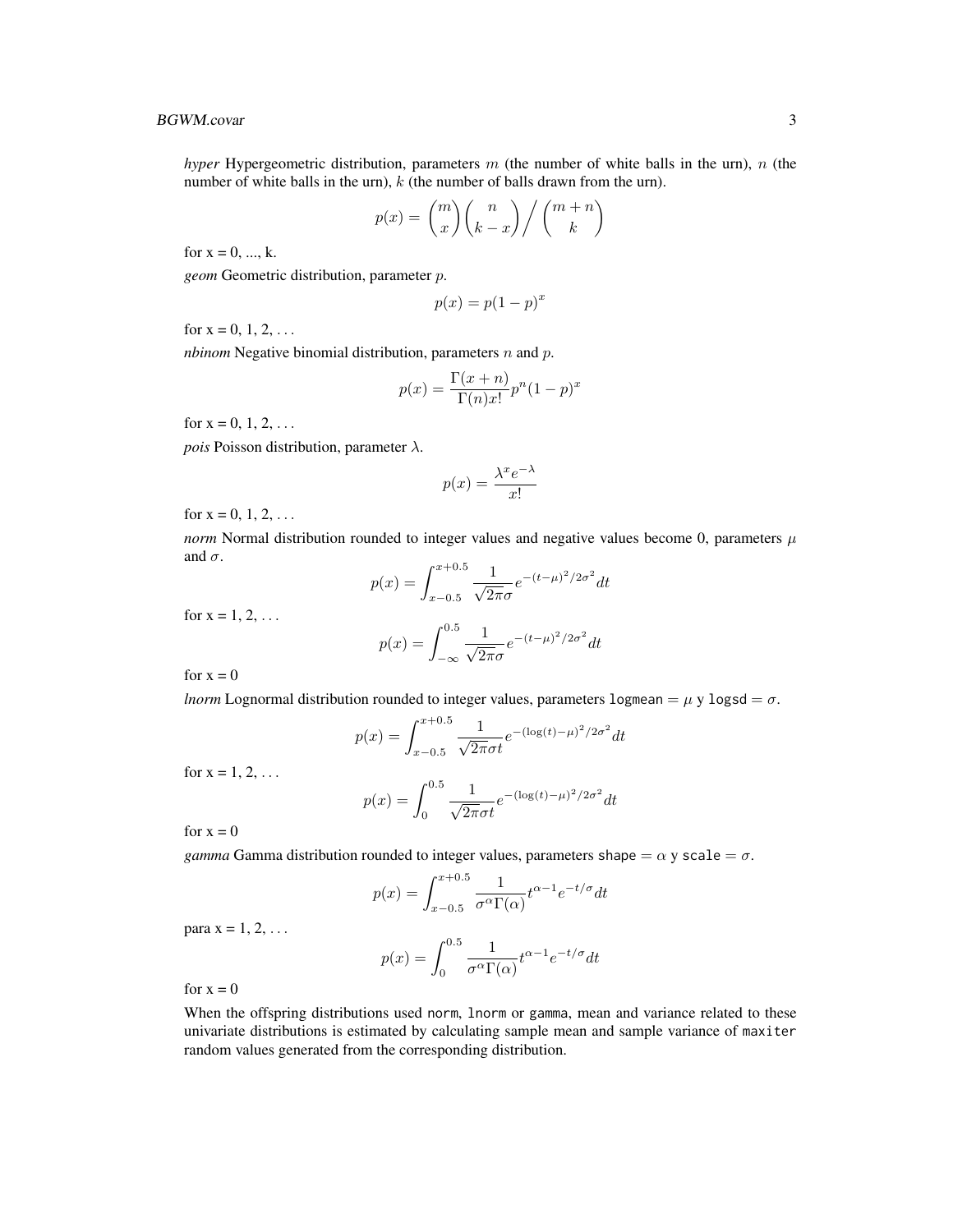<span id="page-3-0"></span>A matrix object with the covariance matrices of the process in the nth generation, combined by rows, or, a matrix object with the covariace matrix of the population in the nth generation, in case of provide the initial population vector (z0).

#### Author(s)

Camilo Jose Torres-Jimenez <cjtorresj@unal.edu.co>

#### References

Torres-Jimenez, C. J. (2010), Relative frequencies and parameter estimation in multi-type Bienaym? - Galton - Watson processes, Master's Thesis, Master of Science in Statistics. Universidad Nacional de Colombia. Bogota, Colombia.

Stefanescu, C. (1998), 'Simulation of a multitype Galton-Watson chain', Simulation Practice and Theory 6(7), 657-663.

Athreya, K. & Ney, P. (1972), Branching Processes, Springer-Verlag.

Harris, T. E. (1963), The Theory of Branching Processes, Courier Dover Publications.

#### See Also

[BGWM.mean](#page-6-1), [rBGWM](#page-13-1), [BGWM.mean.estim](#page-11-1), [BGWM.covar.estim](#page-4-1)

```
## Not run:
## Variances and covariances of a BGWM process based on a model analyzed
## in Stefanescu (1998)
# Variables and parameters
d \leq -2n < -30N < -c(90, 10)a \leftarrow c(0.2, 0.3)# with independent distributions
Dists.i <- data.frame( name=rep( "pois", d*d ),
                       param1=rep( a, rep(d,d) ),
                       stringsAsFactors=FALSE )
# covariance matrices of the process
I.matriz.V <- BGWM.covar(Dists.i, "independents", d)
# covariance matrix of the population in the nth generation
# from vector N representing the initial population
I.matrix.V.n_N <- BGWM.covar(Dists.i, "independents", d, n, N)
# with multinomial distributions
dist <- data.frame( name=rep( "pois", d ),
                    param1=a*d,
```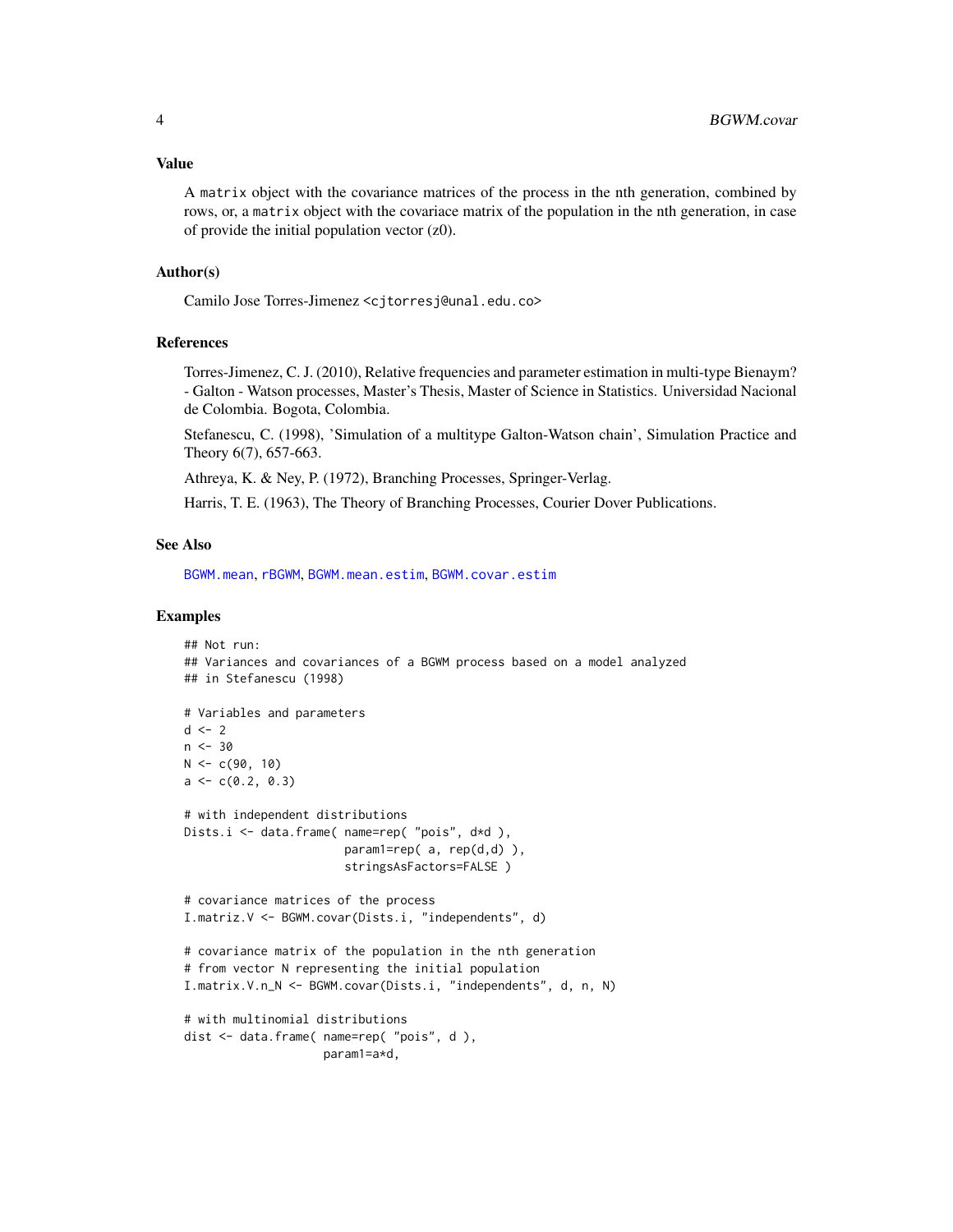```
stringsAsFactors=FALSE )
matrix.b \leq matrix( rep(0.5, 4), nrow=2)
Dists.m <- list( dists.eta=dist, matrix.B=matrix.b )
# covariance matrices of the process
M.matrix.V <- BGWM.covar(Dists.m, "multinomial", d)
# covariance matrix of the population in the nth generation
# from vector N representing the initial population
M.matrix.V.n_N <- BGWM.covar(Dists.m, "multinomial", d, n, N)
# with general distributions (approximation)
max < -30A \leftarrow t(expand.grid(c(0:max),c(0:max)))aux1 <- factorial(A)
aux1 <- apply(aux1,2,prod)
aux2 <- apply(A, 2, sum)distp <- function(x,y,z){ exp(-dx)(x^y)/z }
p <- sapply( a, distp, aux2, aux1 )
prob <- list( dist1=p[,1], dist2=p[,2] )
size <- list( dist1=ncol(A), dist2=ncol(A) )
vect <- list( dist1=t(A), dist2=t(A) )
Dists.g <- list( sizes=size, probs=prob, vects=vect )
# covariance matrices of the process
G.matrix.V <- BGWM.covar(Dists.g, "general", d)
# covariance matrix of the population in the nth generation
# from vector N representing the initial population
G.matrix.V.n_N <- BGWM.covar(Dists.g, "general", d, n, N)
# Comparison of results
I.matrix.V.n_N
I.matrix.V.n_N - M.matrix.V.n_N
M.matrix.V.n_N - G.matrix.V.n_N
G.matrix.V.n_N - I.matrix.V.n_N
## End(Not run)
```
<span id="page-4-1"></span>BGWM.covar.estim *Estimation of the covariance matrices of a multi-type Bienayme - Galton - Watson process*

#### Description

Calculates a estimation of the covariance matrices of a multi-type Bienayme - Galton - Watson process from experimental observed data that can be modeled by this kind of process.

#### Usage

```
BGWM.covar.estim(sample, method=c("EE-m","MLE-m"), d, n, z0)
```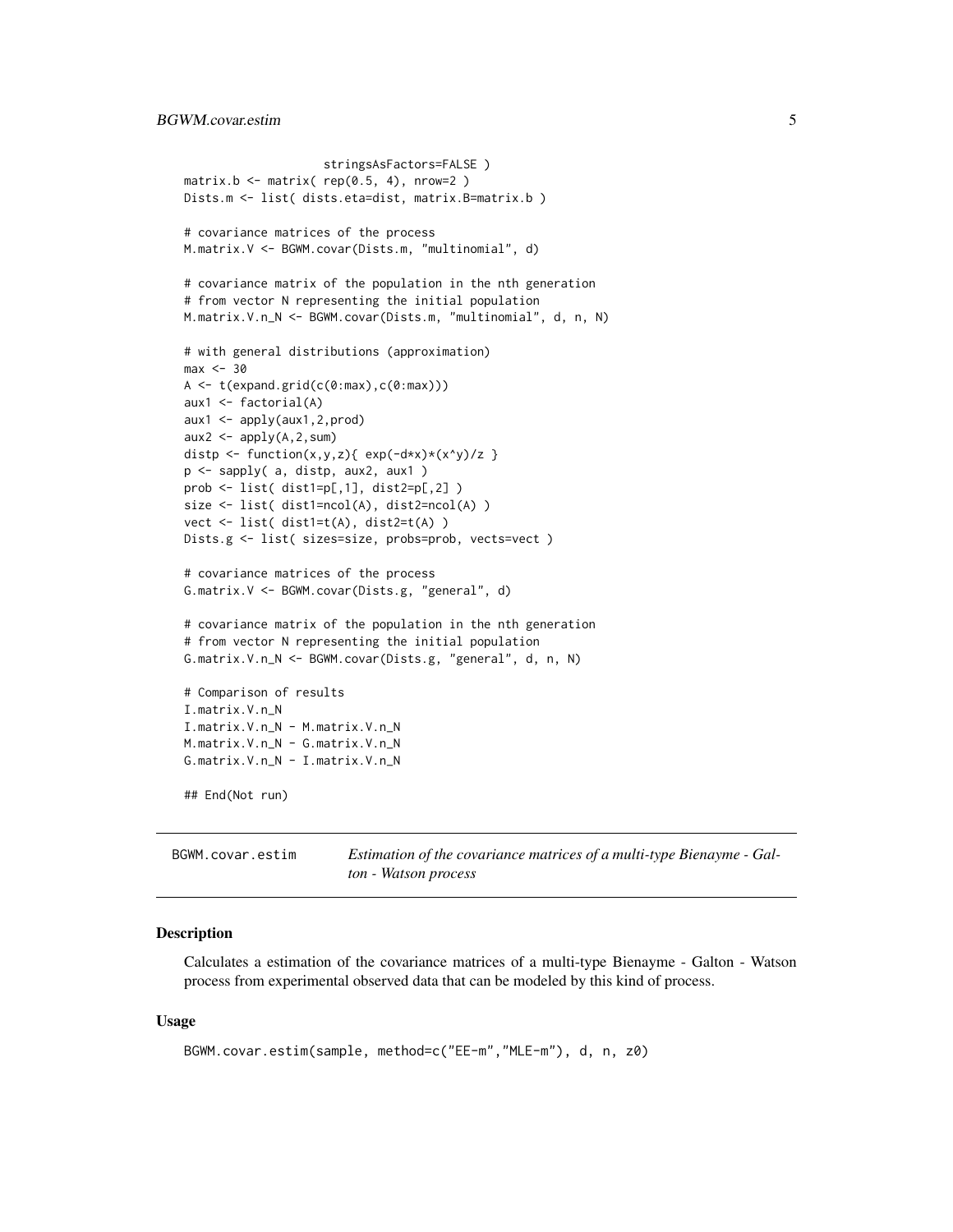#### <span id="page-5-0"></span>**Arguments**

| sample | nonnegative integer matrix with $d$ columns and $dn$ rows, trajectory of the pro-<br>cess with the number of individuals for every combination parent type - descen-<br>dent type (observed data). |
|--------|----------------------------------------------------------------------------------------------------------------------------------------------------------------------------------------------------|
| method | methods of estimation (EE-m with empirical estimation of the mean matrix,<br>MLE-m with maximum likelihood estimation of the mean matrix).                                                         |
| d      | positive integer, number of types.                                                                                                                                                                 |
| n      | positive integer, nth generation.                                                                                                                                                                  |
| z0     | nonnegative integer vector of size d, initial population by type.                                                                                                                                  |

#### Details

This function estimates the covariance matrices of a BGWM process using two possible estimators from asymptotic results related with empirical estimator and maximum likelihood estimator of the mean matrix, they both require the so-called full sample associated with the process, ie, it is required to have the trajectory of the process with the number of individuals for every combination parent type - descendent type. For more details see Torres-Jimenez (2010) or Maaouia & Touati (2005).

#### Value

A list object with:

| method | method of estimation selected.                                                                  |
|--------|-------------------------------------------------------------------------------------------------|
|        | A matrix object, estimation of the d covariance matrices of the process, com-<br>bined by rows. |

#### Author(s)

Camilo Jose Torres-Jimenez <cjtorresj@unal.edu.co>

#### References

Torres-Jimenez, C. J. (2010), Relative frequencies and parameter estimation in multi-type Bienaym? - Galton - Watson processes, Master's Thesis, Master of Science in Statistics. Universidad Nacional de Colombia. Bogota, Colombia.

Maaouia, F. & Touati, A. (2005), 'Identification of Multitype Branching Processes', The Annals of Statistics 33(6), 2655-2694.

#### See Also

[BGWM.mean](#page-6-1), [BGWM.covar](#page-0-1), [BGWM.mean.estim](#page-11-1), [rBGWM](#page-13-1)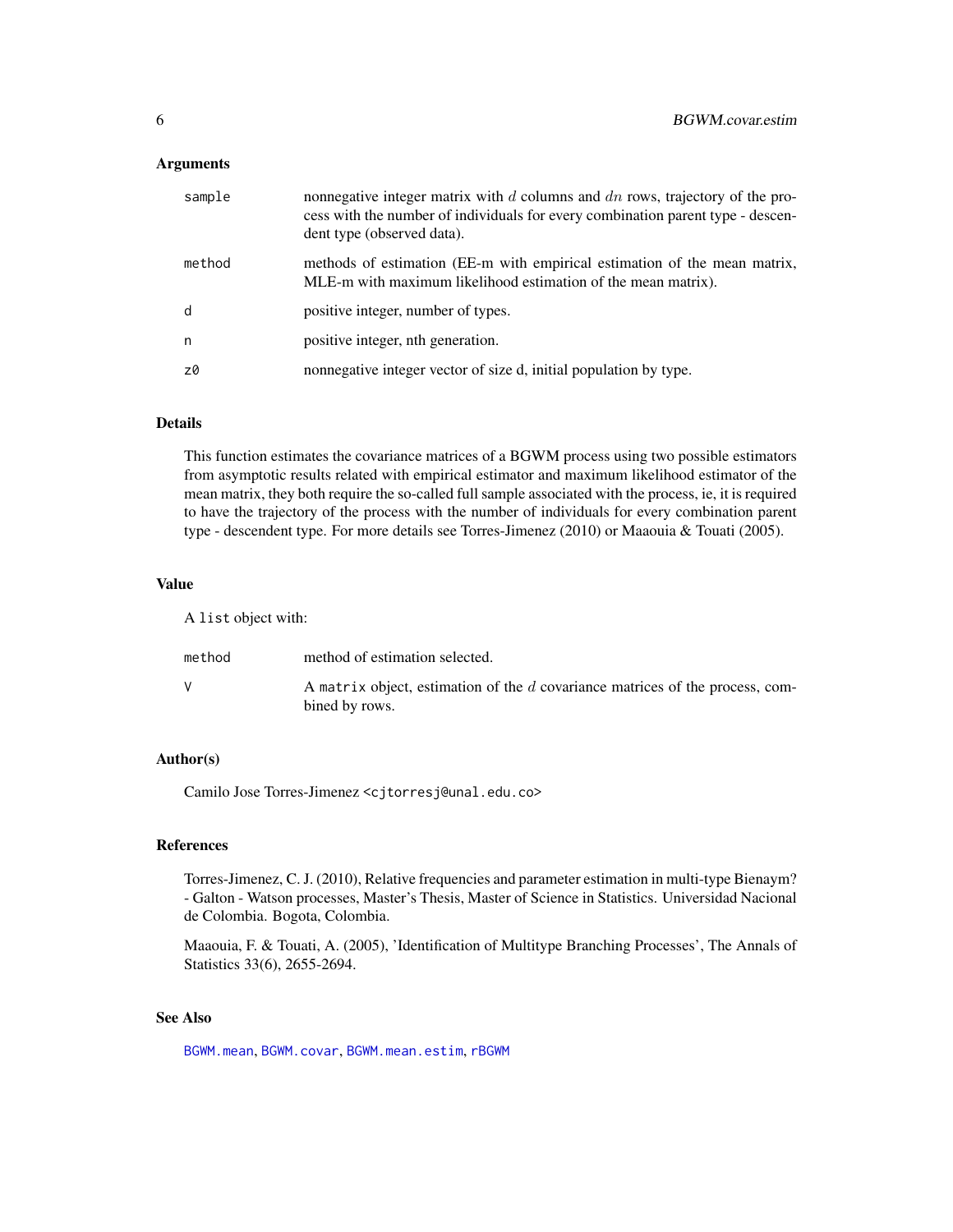#### <span id="page-6-0"></span>BGWM.mean 7

#### Examples

```
## Not run:
## Estimation of covariace matrices from simulated data
# Variables and parameters
d \le -3n < -30N < -c(10,10,10)LeslieMatrix <- matrix( c(0.08, 1.06, 0.07,
                          0.99, 0, 0,
                          0, 0.98, 0), 3, 3 )
# offspring distributions from the Leslie matrix
# (with independent distributions)
Dists.pois <- data.frame( name=rep( "pois", d ),
                          param1=LeslieMatrix[,1],
                          param2=NA,
                          stringsAsFactors=FALSE )
Dists.binom <- data.frame( name=rep( "binom", 2*d ),
                           param1=rep( 1, 2*d ),
                           param2=c(t(LeslieMatrix[,-1])),
                           stringsAsFactors=FALSE )
Dists.i <- rbind(Dists.pois,Dists.binom)
Dists.i <- Dists.i[c(1,4,5,2,6,7,3,8,9),]
Dists.i
# covariance matrices of the process from its offspring distributions
V <- BGWM.covar(Dists.i,"independents",d)
# generated trajectories of the process from its offspring distributions
simulated.data <- rBGWM(Dists.i, "independents", d, n, N,
                        TRUE, FALSE, FALSE)$o.c.s
# estimation of covariance matrices using mean matrix empiric estimate
# from generated trajectories of the process
V.EE.m <- BGWM.covar.estim( simulated.data, "EE-m", d, n, N )$V
# estimation of covariance matrices using mean matrix maximum likelihood
# estimate from generated trajectories of the process
V.MLE.m <- BGWM.covar.estim( simulated.data, "MLE-m", d, n, N )$V
# Comparison of exact and estimated covariance matrices
V
V - V.EE.mV - V.MLE.m## End(Not run)
```
<span id="page-6-1"></span>BGWM.mean *Means of a multi-type Bienayme - Galton - Watson process*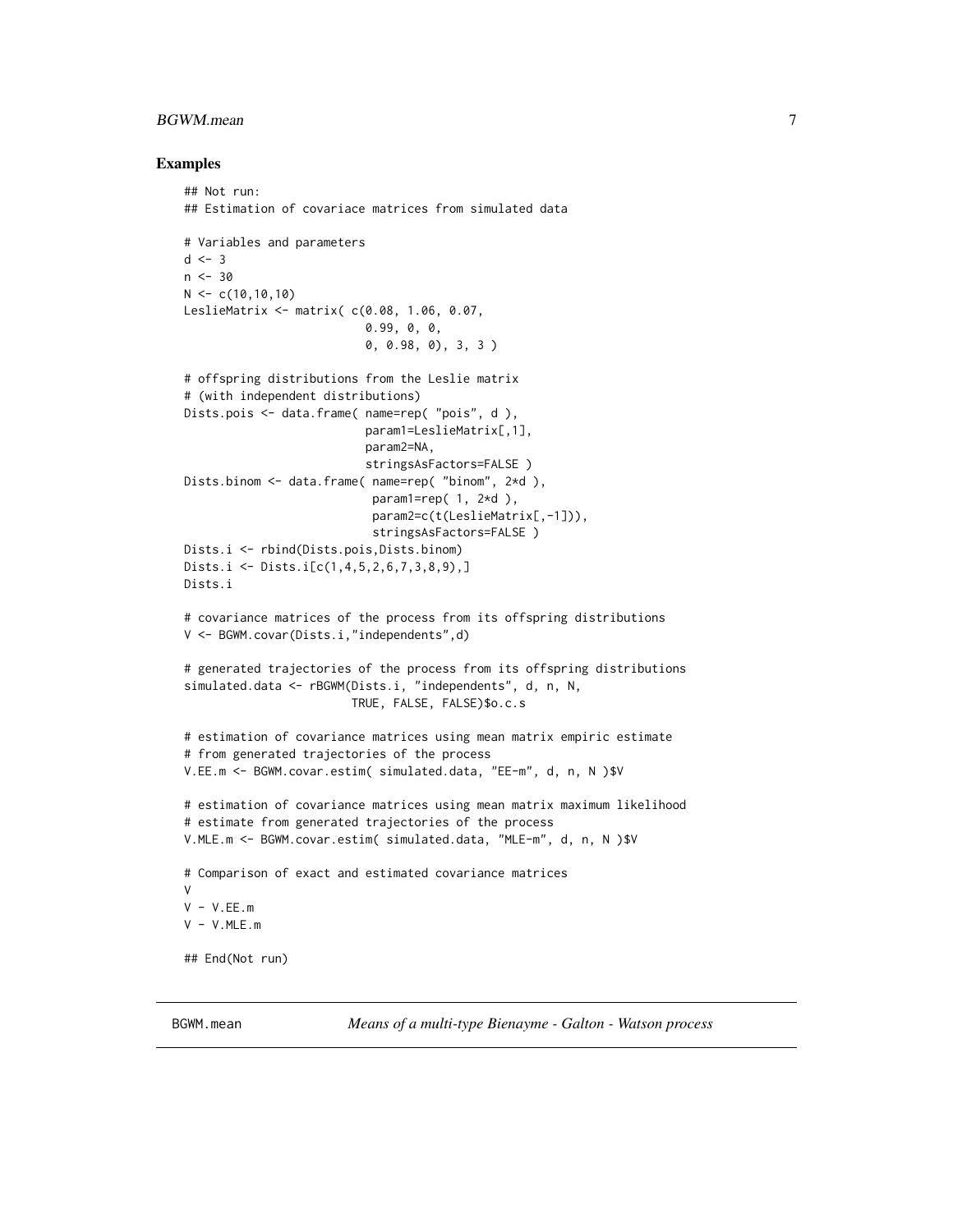#### Description

Calculates the mean matrix of a multi-type Bienayme - Galton - Watson process from its offspring distributions, additionally, it could be obtained the mean matrix in a specific time  $n$  and the mean vector of the population in the nth generation, if it is provided the initial population vector.

#### Usage

```
BGWM.mean(dists, type=c("general","multinomial","independents"),
          d, n=1, z0=NULL, maxiter = 1e5)
```
#### Arguments

| offspring distributions. Its structure depends on the class of the Bienayme -<br>Galton - Watson process (See details and examples).                                                 |
|--------------------------------------------------------------------------------------------------------------------------------------------------------------------------------------|
| Class or family of the Bienayme - Galton - Watson process (See details and<br>examples).                                                                                             |
| positive integer, number of types.                                                                                                                                                   |
| positive integer, nth generation.                                                                                                                                                    |
| nonnegative integer vector of size d, initial population by type.                                                                                                                    |
| positive integer, size of the simulated sample used to estimate the parameters<br>of univariate distributions that do not have an analytical formula for their exact<br>calculation. |
|                                                                                                                                                                                      |

#### Details

This function calculates the mean matrix of a multi-type Bienayme - Galton - Watson (BGWM) process from its offspring distributions.

From particular offspring distributions and taking into account a differentiated algorithmic approach, we propose the following classes or types for these processes:

general This option is for BGWM processes without conditions over the offspring distributions, in this case, it is required as input data for each distribution, all d-dimensional vectors with their respective, greater than zero, probability.

multinomial This option is for BGMW processes where each offspring distribution is a multinomial distribution with a random number of trials, in this case, it is required as input data,  $d$  univariate distributions related to the random number of trials for each multinomial distribution and a  $d \times d$ matrix where each row contains probabilities of the d possible outcomes for each multinomial distribution.

independents This option is for BGMW processes where each offspring distribution is a joint distribution of d combined independent discrete random variables, one for each type of individuals, in this case, it is required as input data  $d^2$  univariate distributions.

The structure need it for each classification is illustrated in the examples.

These are the univariate distributions available:

*unif* Discrete uniform distribution, parameters  $min$  and  $max$ . All the non-negative integers between  $min y max$  have the same probability.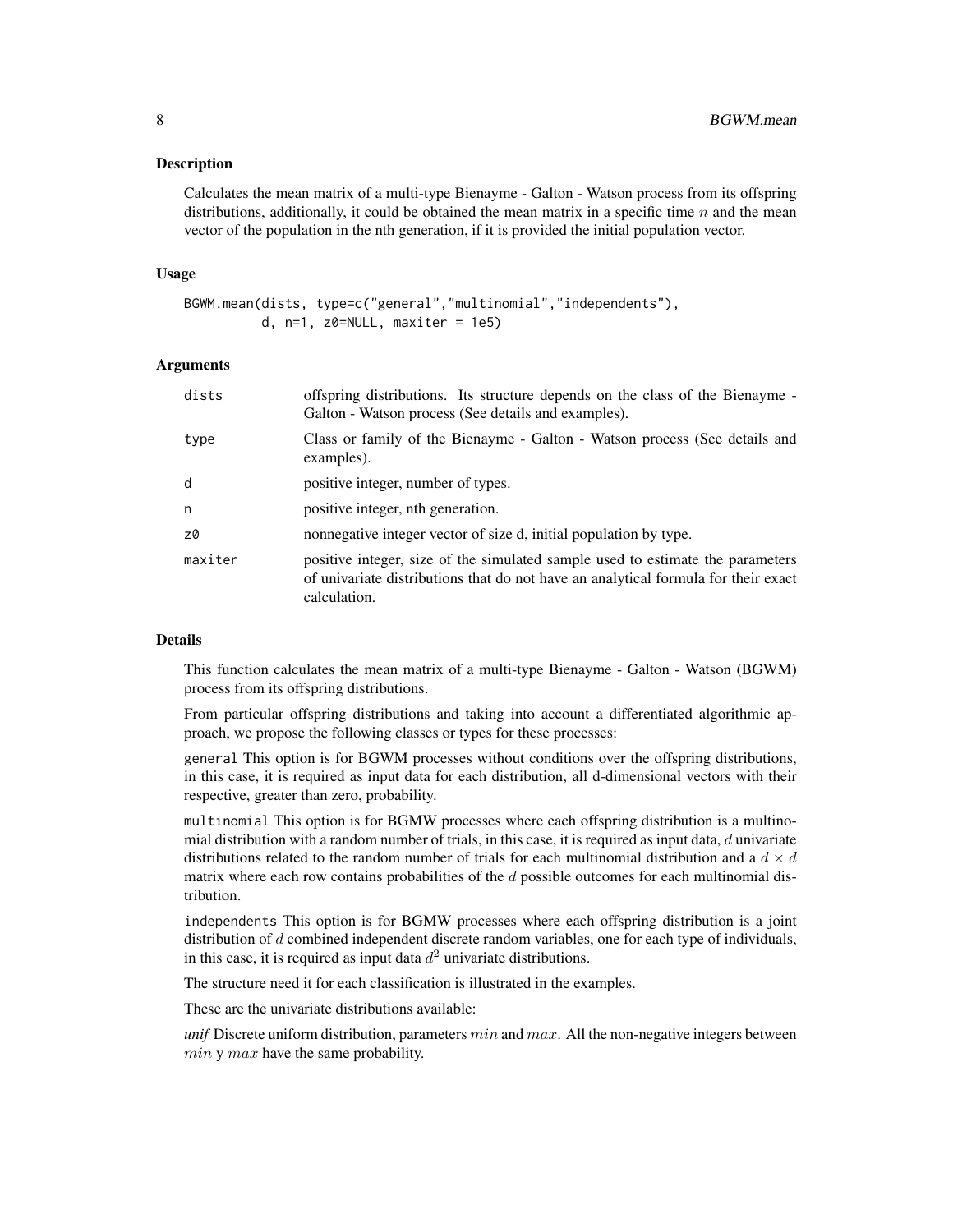*binom* Binomial distribution, parameters  $n$  and  $p$ .

$$
p(x) = {n \choose x} p^x (1-p)^{n-x}
$$

for  $x = 0, \ldots, n$ .

*hyper* Hypergeometric distribution, parameters m (the number of white balls in the urn), n (the number of white balls in the urn),  $k$  (the number of balls drawn from the urn).

$$
p(x) = {m \choose x} {n \choose k-x} / {m+n \choose k}
$$

for  $x = 0, ..., k$ .

*geom* Geometric distribution, parameter p.

$$
p(x) = p(1 - p)^x
$$

for  $x = 0, 1, 2, ...$ 

*nbinom* Negative binomial distribution, parameters  $n$  and  $p$ .

$$
p(x) = \frac{\Gamma(x+n)}{\Gamma(n)x!}p^{n}(1-p)^{x}
$$

for  $x = 0, 1, 2, ...$ 

*pois* Poisson distribution, parameter  $\lambda$ .

$$
p(x) = \frac{\lambda^x e^{-\lambda}}{x!}
$$

for  $x = 0, 1, 2, ...$ 

*norm* Normal distribution rounded to integer values and negative values become 0, parameters  $\mu$ and  $\sigma$ .

$$
p(x) = \int_{x-0.5}^{x+0.5} \frac{1}{\sqrt{2\pi}\sigma} e^{-(t-\mu)^2/2\sigma^2} dt
$$

for  $x = 1, 2, ...$ 

$$
p(x) = \int_{-\infty}^{0.5} \frac{1}{\sqrt{2\pi}\sigma} e^{-(t-\mu)^2/2\sigma^2} dt
$$

for  $x = 0$ 

*lnorm* Lognormal distribution rounded to integer values, parameters logmean =  $\mu$  y logsd =  $\sigma$ .

$$
p(x) = \int_{x-0.5}^{x+0.5} \frac{1}{\sqrt{2\pi}\sigma t} e^{-(\log(t)-\mu)^2/2\sigma^2} dt
$$

for  $x = 1, 2, ...$ 

$$
p(x) = \int_0^{0.5} \frac{1}{\sqrt{2\pi}\sigma t} e^{-(\log(t) - \mu)^2/2\sigma^2} dt
$$

for  $x = 0$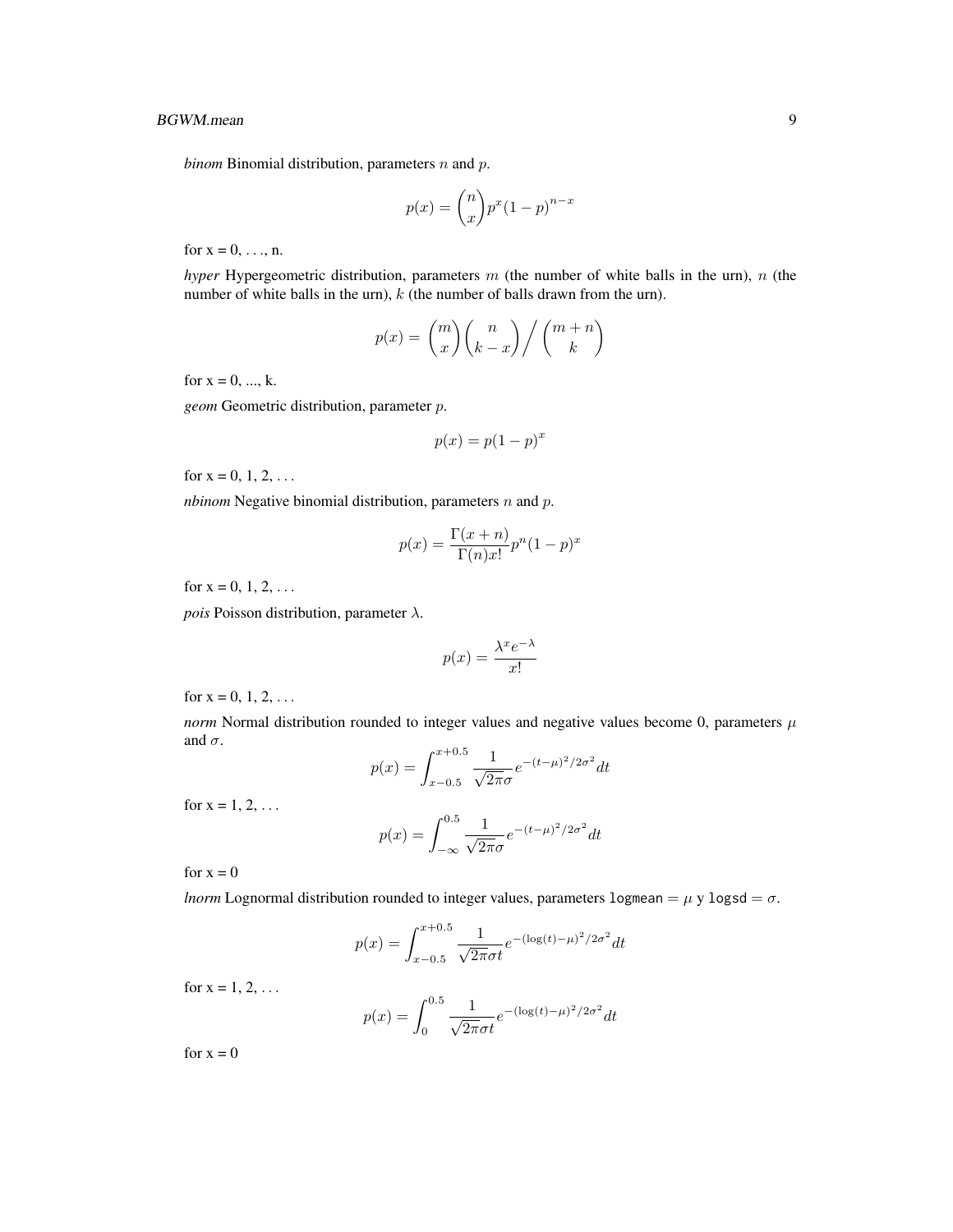<span id="page-9-0"></span>*gamma* Gamma distribution rounded to integer values, parameters shape  $= \alpha$  y scale  $= \sigma$ .

$$
p(x) = \int_{x-0.5}^{x+0.5} \frac{1}{\sigma^{\alpha} \Gamma(\alpha)} t^{\alpha-1} e^{-t/\sigma} dt
$$

para  $x = 1, 2, \ldots$ 

$$
p(x) = \int_0^{0.5} \frac{1}{\sigma^{\alpha} \Gamma(\alpha)} t^{\alpha - 1} e^{-t/\sigma} dt
$$

for  $x = 0$ 

When the offspring distributions used norm, lnorm or gamma, mean related to these univariate distributions is estimated by calculating sample mean of maxiter random values generated from the corresponding distribution.

#### Value

A matrix object with the mean matrix of the process in the nth generation, or, a vector object with the mean vector of the population in the nth generation, in case of provide the initial population vector  $(z0)$ .

#### Author(s)

Camilo Jose Torres-Jimenez <cjtorresj@unal.edu.co>

#### References

Torres-Jimenez, C. J. (2010), Relative frequencies and parameter estimation in multi-type Bienaym? - Galton - Watson processes, Master's Thesis, Master of Science in Statistics. Universidad Nacional de Colombia. Bogota, Colombia.

Stefanescu, C. (1998), 'Simulation of a multitype Galton-Watson chain', Simulation Practice and Theory 6(7), 657-663.

Athreya, K. & Ney, P. (1972), Branching Processes, Springer-Verlag.

Harris, T. E. (1963), The Theory of Branching Processes, Courier Dover Publications.

#### See Also

[rBGWM](#page-13-1), [BGWM.covar](#page-0-1), [BGWM.mean.estim](#page-11-1), [BGWM.covar.estim](#page-4-1)

```
## Not run:
## Means of a BGWM process based on a model analyzed in Stefanescu (1998)
# Variables and parameters
d \le -2n < -30N < -c(90, 10)a \leftarrow c(0.2, 0.3)# with independent distributions
```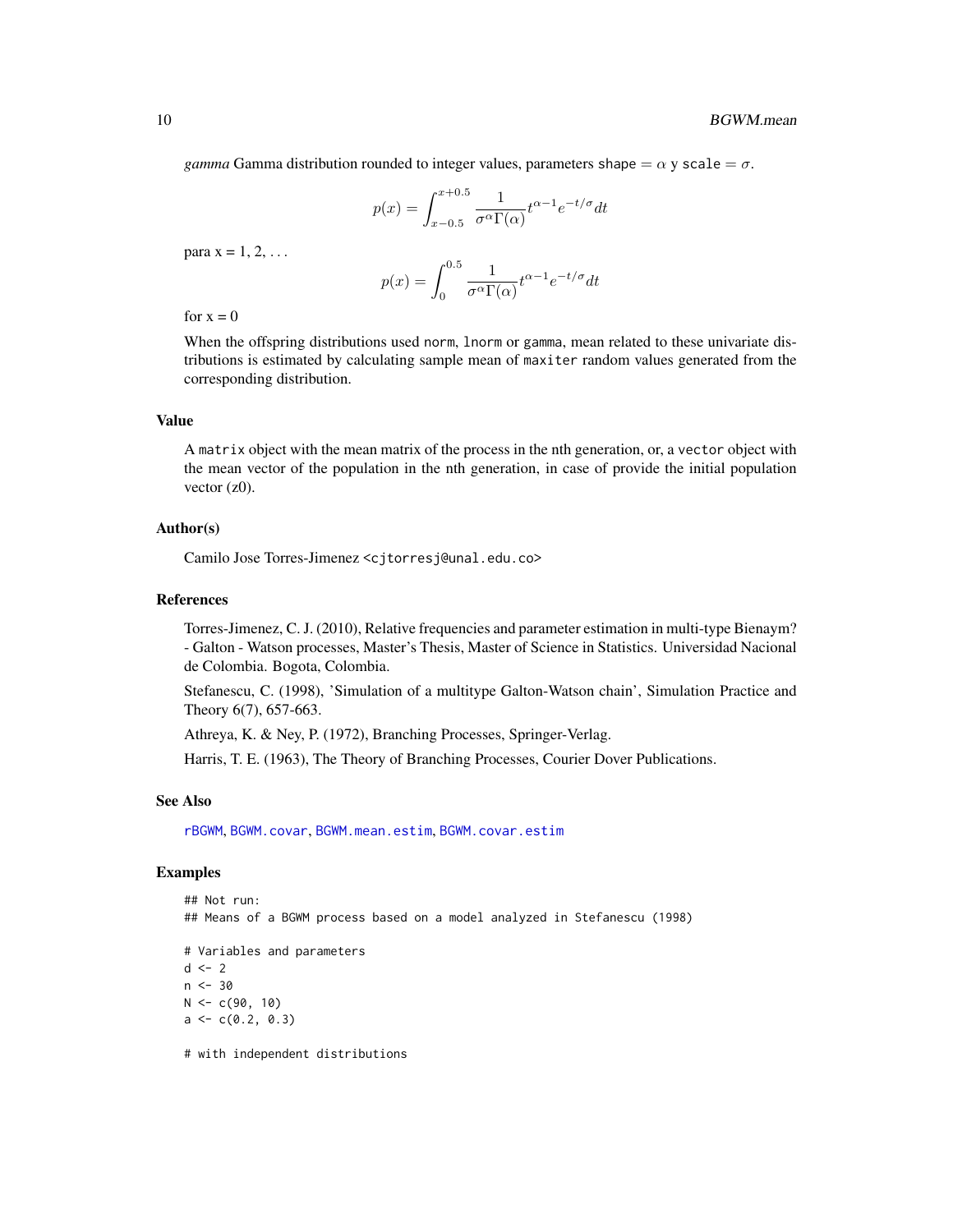```
Dists.i <- data.frame( name=rep( "pois", d*d ),
                       param1=rep( a, rep(d,d) ),
                       stringsAsFactors=FALSE )
# mean matrix of the process
I.matriz.m <- BGWM.mean(Dists.i, "independents", d)
# mean vector of the population in the nth generation
# from vector N representing the initial population
I.vector.m.n_N <- BGWM.mean(Dists.i, "independents", d, n, N)
# with multinomial distributions
dist <- data.frame( name=rep( "pois", d ),
                    param1=a*d,
                    stringsAsFactors=FALSE )
matrix.b \leftarrow matrix( rep(0.5, 4), nrow=2)Dists.m <- list( dists.eta=dist, matrix.B=matrix.b )
# mean matrix of the process
M.matrix.m <- BGWM.mean(Dists.m, "multinomial", d)
# mean vector of the population in the nth generation
# from vector N representing the initial population
M.vector.m.n_N <- BGWM.mean(Dists.m, "multinomial", d, n, N)
# with general distributions (approximation)
max < -30A \leftarrow t(expand.grid(c(0:max),c(0:max)))aux1 <- factorial(A)
aux1 <- apply(aux1,2,prod)
aux2 \leq apply(A, 2, sum)
distp <- function(x,y,z){ exp(-dx x) * (x<sup>2</sup>y)/z }
p <- sapply( a, distp, aux2, aux1 )
prob <- list( dist1=p[,1], dist2=p[,2] )
size <- list( dist1=ncol(A), dist2=ncol(A) )
vect <- list( dist1=t(A), dist2=t(A) )
Dists.g <- list( sizes=size, probs=prob, vects=vect )
# mean matrix of the process
G.matrix.m <- BGWM.mean(Dists.g, "general", d)
# mean vector of the population in the nth generation
# from vector N representing the initial population
G.vector.m.n_N <- BGWM.mean(Dists.g, "general", d, n, N)
# Comparison of results
I.vector.m.n_N
I.vector.m.n_N - M.vector.m.n_N
M.vector.m.n_N - G.vector.m.n_N
G.vector.m.n_N - I.vector.m.n_N
## End(Not run)
```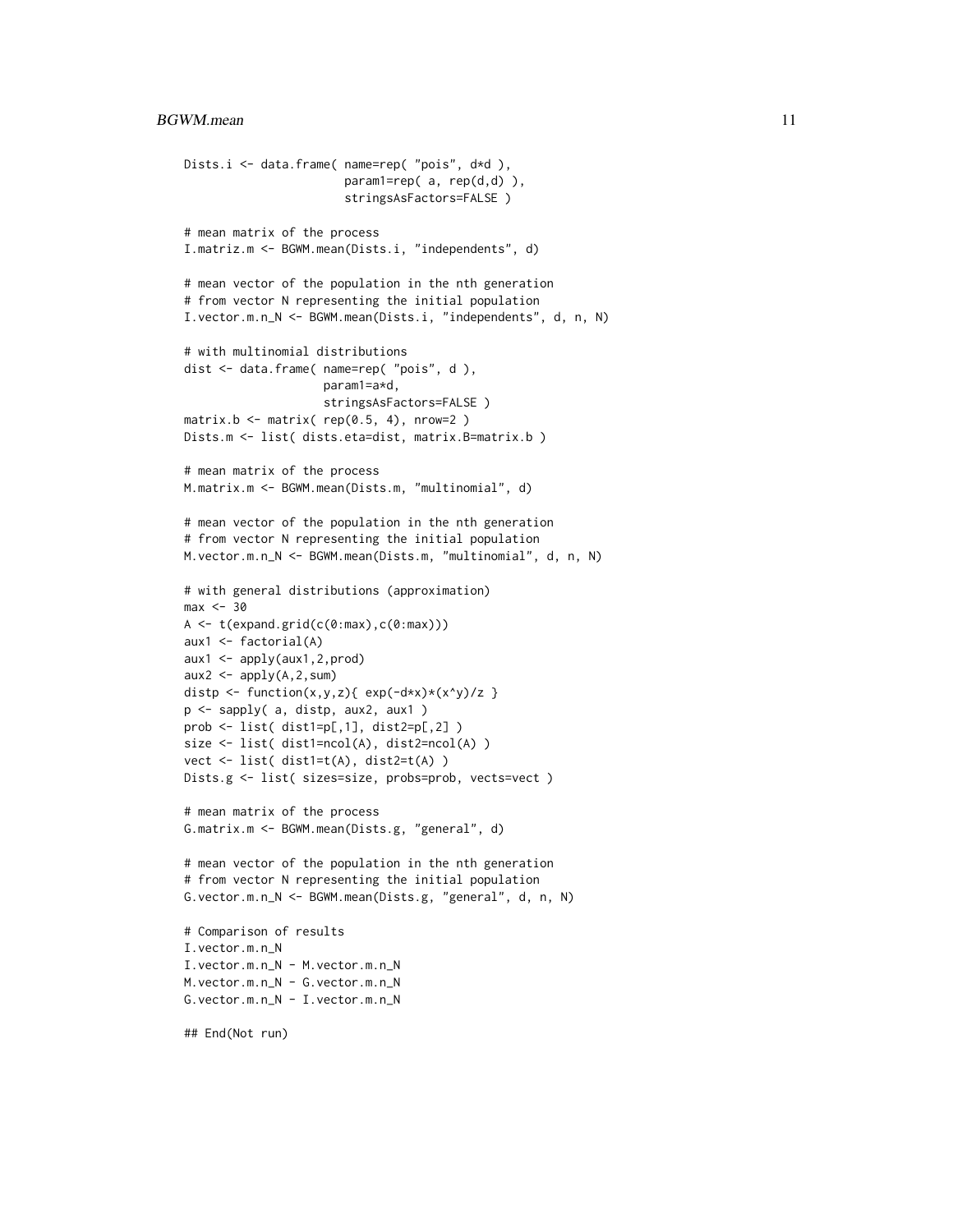<span id="page-11-1"></span><span id="page-11-0"></span>

#### Description

Calculates a estimation of the mean matrix of a multi-type Bienayme - Galton - Watson process from experimental observed data that can be modeled by this kind of process.

#### Usage

```
BGWM.mean.estim(sample, method=c("EE","MLE"), d, n, z0)
```
#### Arguments

| sample | nonnegative integer matrix with $d$ columns and $dn$ rows, trajectory of the pro-<br>cess with the number of individuals for every combination parent type - descen-<br>dent type (observed data). |
|--------|----------------------------------------------------------------------------------------------------------------------------------------------------------------------------------------------------|
| method | methods of estimation (EE Empirical estimacion, MLE Maximum likelihood<br>estimation).                                                                                                             |
| d      | positive integer, number of types.                                                                                                                                                                 |
| n      | positive integer, nth generation.                                                                                                                                                                  |
| z0     | nonnegative integer vector of size d, initial population by type.                                                                                                                                  |

#### Details

This function estimates the mean matrix of a BGWM process using two possible estimators, empirical estimator and maximum likelihood estimator, they both require the so-called full sample associated with the process, ie, it is required to have the trajectory of the process with the number of individuals for every combination parent type - descendent type. For more details see Torres-Jimenez (2010) or Maaouia & Touati (2005).

#### Value

A list object with:

| method | method of estimation selected.                                              |
|--------|-----------------------------------------------------------------------------|
|        | A matrix object, estimation of the $d \times d$ mean matrix of the process. |

#### Author(s)

Camilo Jose Torres-Jimenez <cjtorresj@unal.edu.co>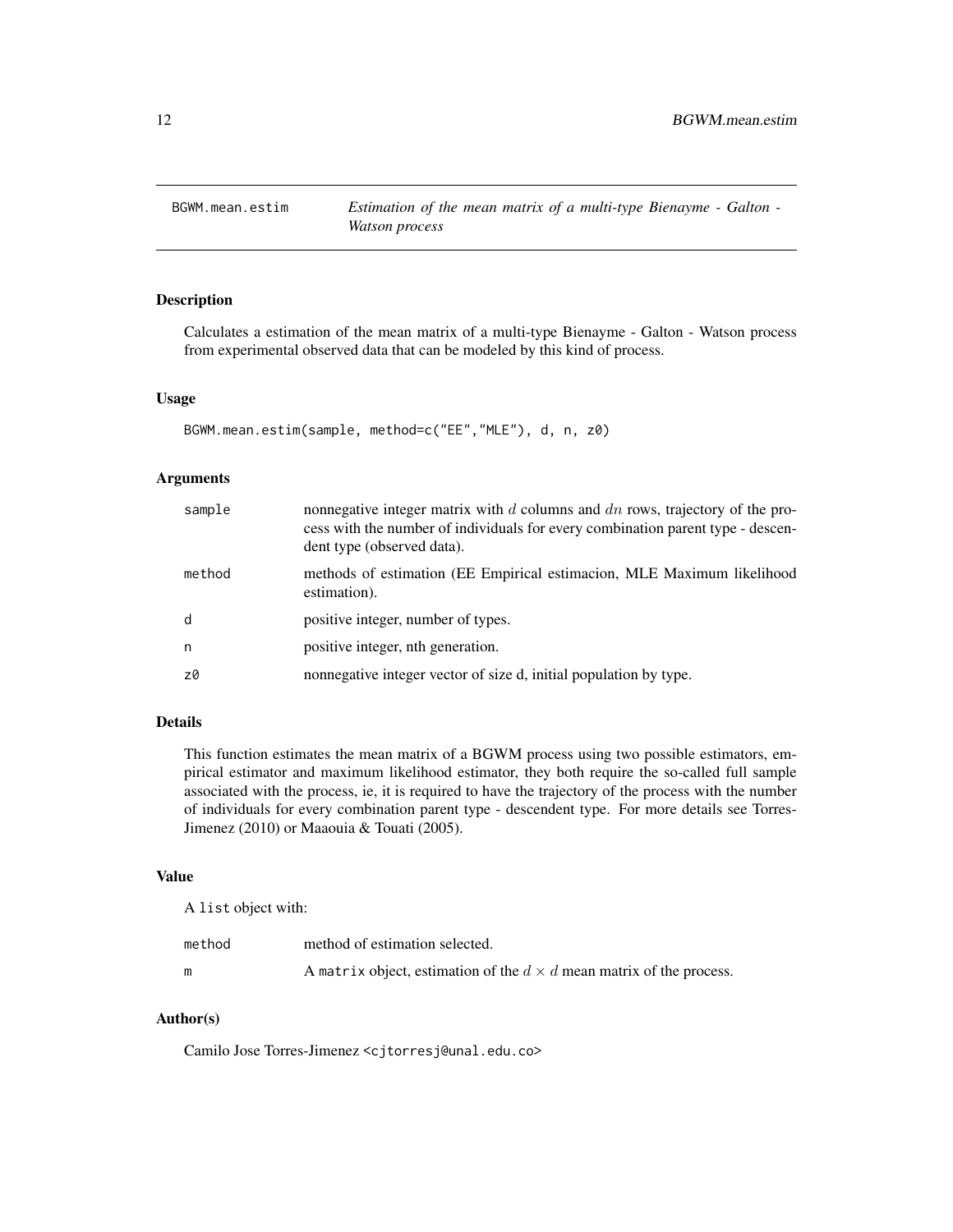#### <span id="page-12-0"></span>References

Torres-Jimenez, C. J. (2010), Relative frequencies and parameter estimation in multi-type Bienaym? - Galton - Watson processes, Master's Thesis, Master of Science in Statistics. Universidad Nacional de Colombia. Bogota, Colombia.

Maaouia, F. & Touati, A. (2005), 'Identification of Multitype Branching Processes', The Annals of Statistics 33(6), 2655-2694.

#### See Also

[BGWM.mean](#page-6-1), [BGWM.covar](#page-0-1), [rBGWM](#page-13-1), [BGWM.covar.estim](#page-4-1)

```
## Not run:
## Estimation of mean matrix from simulated data
# Variables and parameters
d \leq -3n < -30N < -c(10,10,10)LeslieMatrix <- matrix( c(0.08, 1.06, 0.07,
                          0.99, 0, 0,
                          0, 0.98, 0), 3, 3 )
# offspring distributions from the Leslie matrix
# (with independent distributions)
Dists.pois <- data.frame( name=rep( "pois", d),
                          param1=LeslieMatrix[,1],
                          param2=NA,
                          stringsAsFactors=FALSE )
Dists.binom <- data.frame( name=rep( "binom", 2*d ),
                           param1=rep(1, 2*d),
                           param2=c(t(LeslieMatrix[,-1])),
                           stringsAsFactors=FALSE )
Dists.i <- rbind(Dists.pois,Dists.binom)
Dists.i <- Dists.i[c(1,4,5,2,6,7,3,8,9),]
Dists.i
# mean matrix of the process from its offspring distributions
m <- BGWM.mean(Dists.i,"independents",d)
# generated trajectories of the process from its offspring distributions
simulated.data <- rBGWM(Dists.i, "independents", d, n, N,
                        TRUE, FALSE, FALSE)$o.c.s
# mean matrix empiric estimate from generated trajectories of the process
m.EE <- BGWM.mean.estim( simulated.data, "EE", d, n, N )$m
# mean matrix maximum likelihood estimate from generated trajectories
# of the process
m.MLE <- BGWM.mean.estim( simulated.data, "MLE", d, n, N )$m
```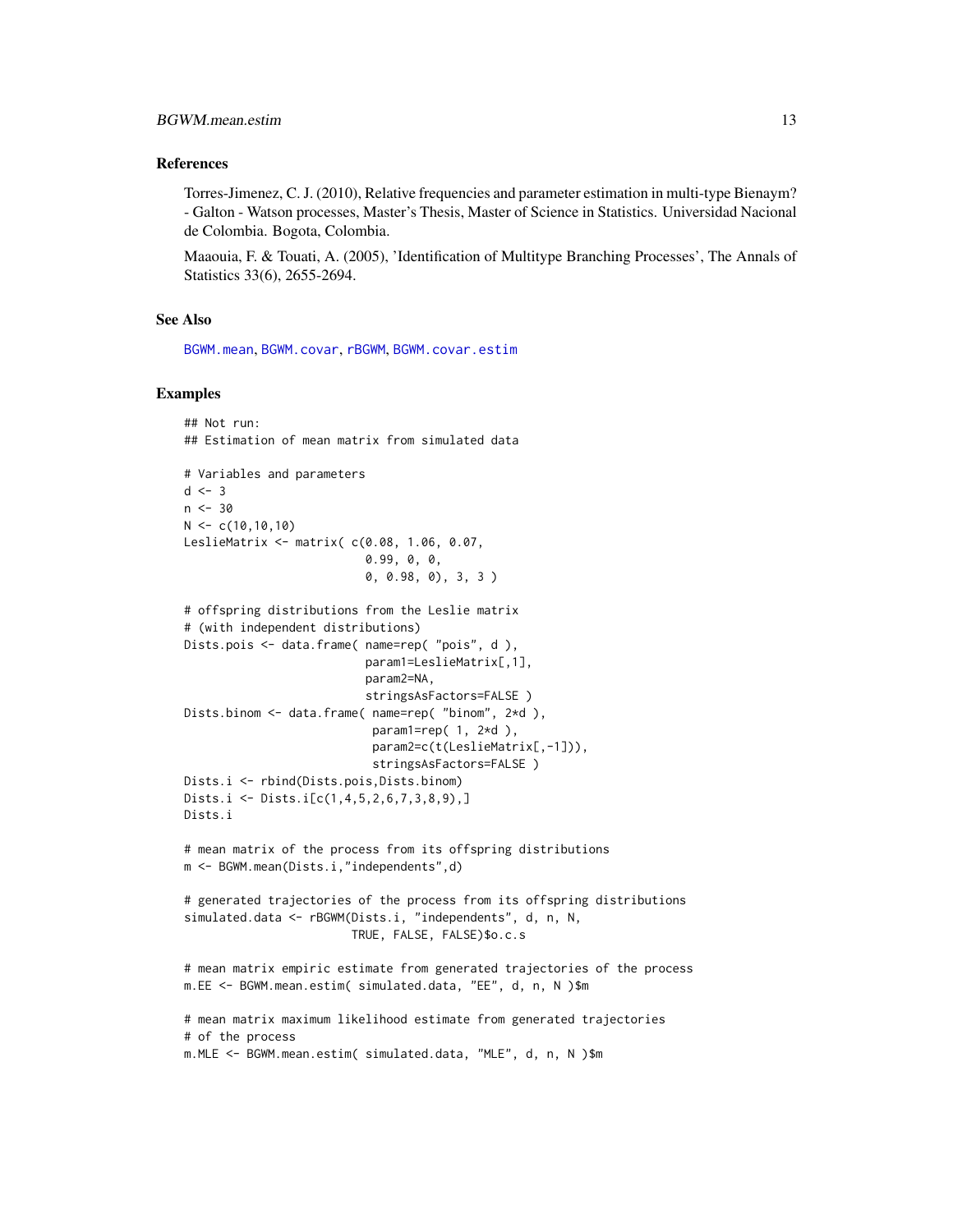```
# Comparison of exact and estimated mean matrices
\mathsf mm - m.EEm - m.MLE## End(Not run)
```
<span id="page-13-1"></span>rBGWM *Simulating a multi-type Bienayme - Galton - Watson process*

## Description

Generate the trajectories of a multi-type Bienayme - Galton - Watson process from its offspring distributions, using three different algorithms based on three different classes or families of these processes.

## Usage

```
rBGWM(dists, type=c("general","multinomial","independents"), d,
     n, z0=rep(1,d), c.s=TRUE, tt.s=TRUE, rf.s=TRUE, file=NULL)
```
#### Arguments

| dists | offspring distributions. Its structure depends on the class of the Bienayme -<br>Galton - Watson process (See details and examples).                                                     |
|-------|------------------------------------------------------------------------------------------------------------------------------------------------------------------------------------------|
| type  | Class or family of the Bienayme - Galton - Watson process (See details).                                                                                                                 |
| d     | positive integer, number of types.                                                                                                                                                       |
| n     | positive integer, maximum lenght of the wanted trajectory.                                                                                                                               |
| z0    | nonnegative integer vector of size d; initial population by type.                                                                                                                        |
| C.S   | logical value, if TRUE, the output object will include the generated trajectory of<br>the process with the number of individuals for every combination parent type -<br>descendent type. |
| tt.s  | logical value, if TRUE, the output object will include the generated trajectory of<br>the process with the number of descendents by type.                                                |
| rf.s  | logical value, if TRUE, the output object will include the generated trajectory of<br>the process with the relative frequencies by type.                                                 |
| file  | the name of the output file where the generated trajectory of the process with<br>the number of individuals for every combination parent type - descendent type<br>could be stored.      |

<span id="page-13-0"></span>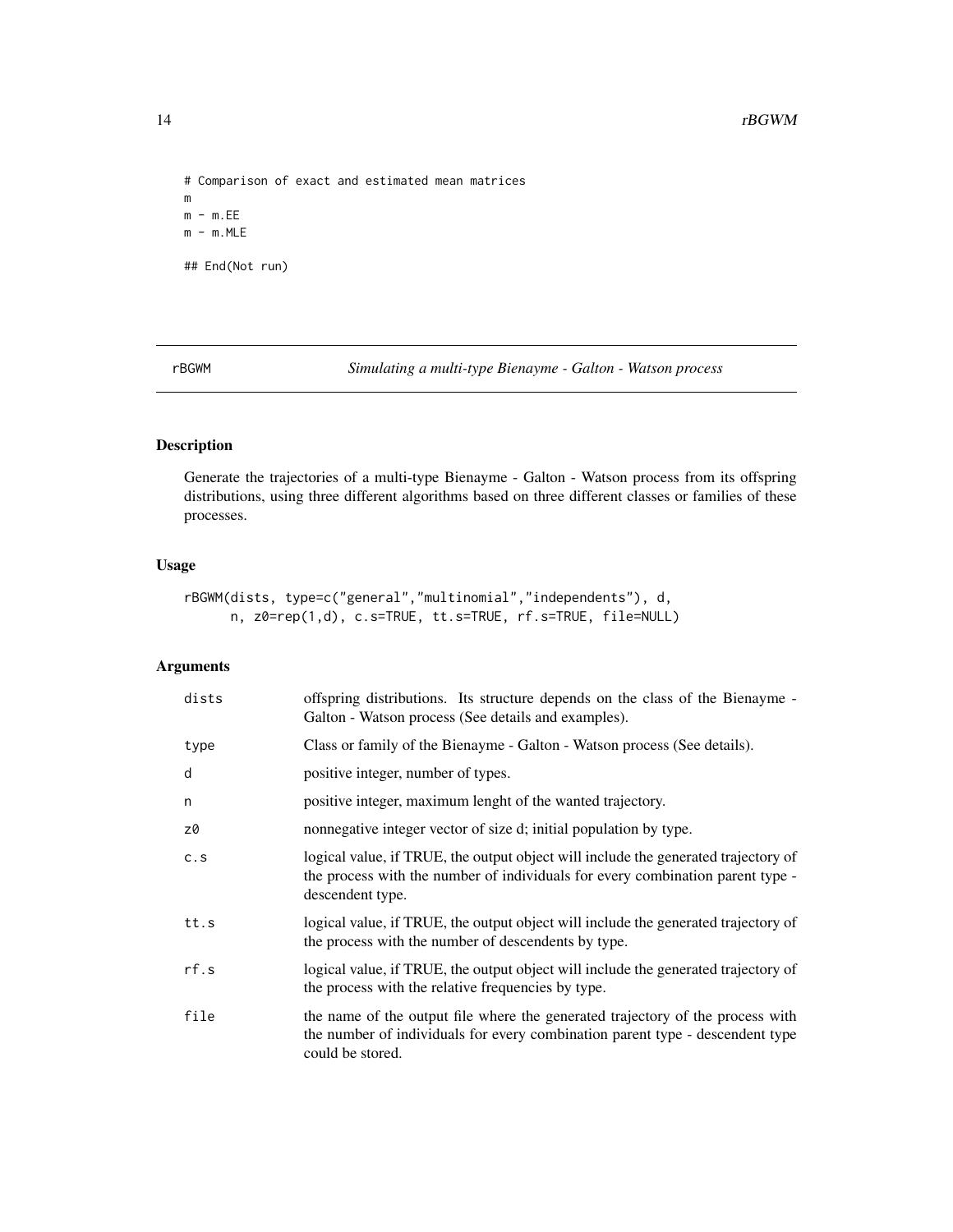#### $rB GWM$  15

#### Details

This function performs a simulation of a multi-type Bienayme - Galton - Watson process (BGWM) from its offspring distributions.

From particular offspring distributions and taking into account a differentiated algorithmic approach, we propose the following classes or types for these processes:

general This option is for BGWM processes without conditions over the offspring distributions, in this case, it is required as input data for each distribution, all d-dimensional vectors with their respective, greater than zero, probability.

multinomial This option is for BGMW processes where each offspring distribution is a multinomial distribution with a random number of trials, in this case, it is required as input data,  $d$  univariate distributions related to the random number of trials for each multinomial distribution and a  $d \times d$ matrix where each row contains probabilities of the d possible outcomes for each multinomial distribution.

independents This option is for BGMW processes where each offspring distribution is a joint distribution of d combined independent discrete random variables, one for each type of individuals, in this case, it is required as input data  $d^2$  univariate distributions.

The structure need it for each classification is illustrated in the examples.

These are the univariate distributions available:

*unif* Discrete uniform distribution, parameters  $min$  and  $max$ . All the non-negative integers between  $min \, y \, max$  have the same probability.

*binom* Binomial distribution, parameters n and p.

$$
p(x) = \binom{n}{x} p^x (1-p)^{n-x}
$$

for  $x = 0, \ldots, n$ .

*hyper* Hypergeometric distribution, parameters m (the number of white balls in the urn), n (the number of white balls in the urn),  $k$  (the number of balls drawn from the urn).

$$
p(x) = {m \choose x} {n \choose k-x} / {m+n \choose k}
$$

for  $x = 0, ..., k$ .

*geom* Geometric distribution, parameter p.

$$
p(x) = p(1 - p)^x
$$

for  $x = 0, 1, 2, ...$ 

*nbinom* Negative binomial distribution, parameters  $n$  and  $p$ .

$$
p(x) = \frac{\Gamma(x+n)}{\Gamma(n)x!} p^n (1-p)^x
$$

for  $x = 0, 1, 2, ...$ 

*pois* Poisson distribution, parameter  $\lambda$ .

$$
p(x) = \frac{\lambda^x e^{-\lambda}}{x!}
$$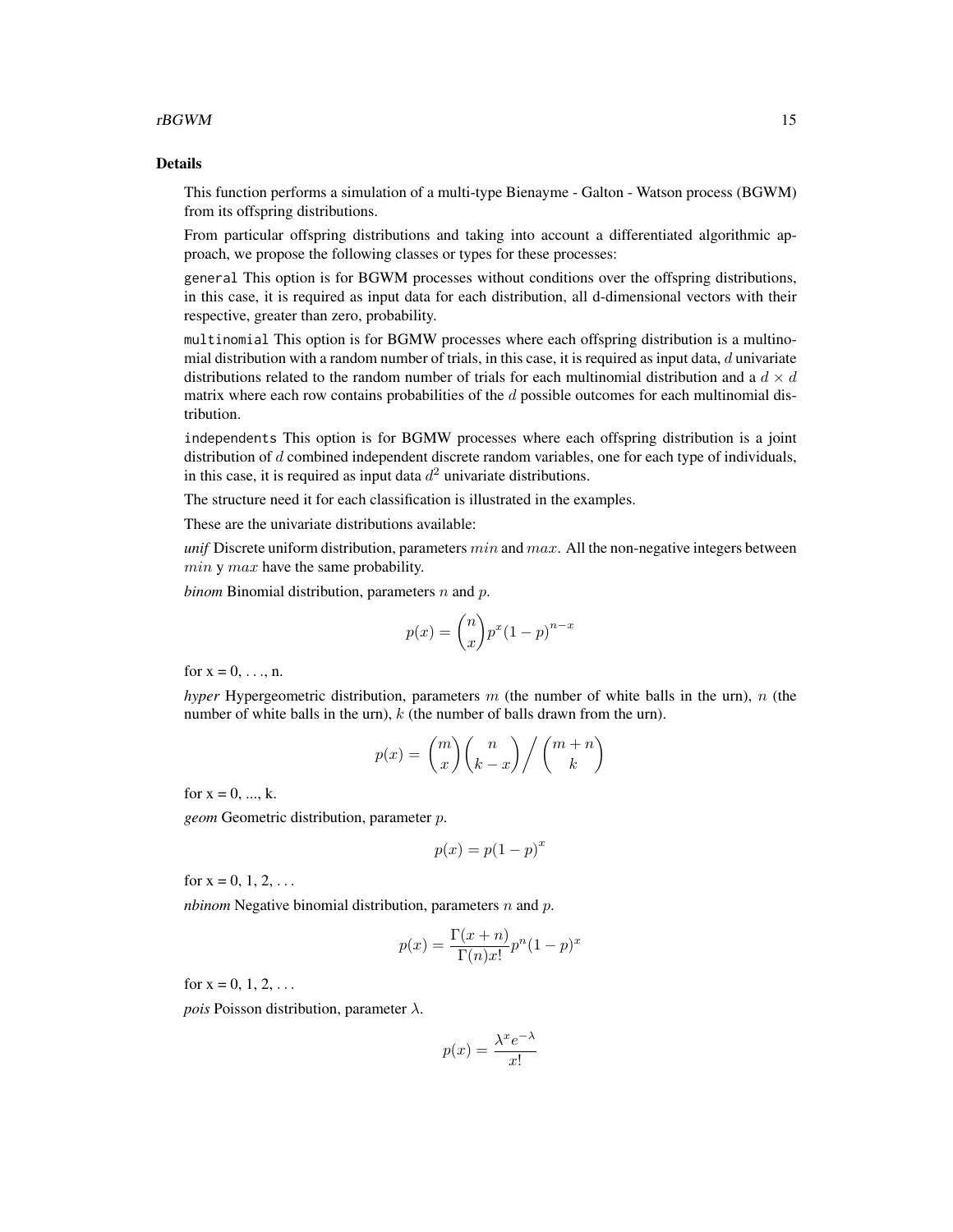for  $x = 0, 1, 2, ...$ 

*norm* Normal distribution rounded to integer values and negative values become 0, parameters  $\mu$ and  $\sigma$ .

$$
p(x) = \int_{x-0.5}^{x+0.5} \frac{1}{\sqrt{2\pi}\sigma} e^{-(t-\mu)^2/2\sigma^2} dt
$$

for  $x = 1, 2, ...$ 

$$
p(x) = \int_{-\infty}^{0.5} \frac{1}{\sqrt{2\pi}\sigma} e^{-(t-\mu)^2/2\sigma^2} dt
$$

for  $x = 0$ 

*lnorm* Lognormal distribution rounded to integer values, parameters logmean =  $\mu$  y logsd =  $\sigma$ .

$$
p(x) = \int_{x-0.5}^{x+0.5} \frac{1}{\sqrt{2\pi}\sigma t} e^{-(\log(t)-\mu)^2/2\sigma^2} dt
$$

for  $x = 1, 2, ...$ 

$$
p(x) = \int_0^{0.5} \frac{1}{\sqrt{2\pi}\sigma t} e^{-(\log(t) - \mu)^2/2\sigma^2} dt
$$

for  $x = 0$ 

*gamma* Gamma distribution rounded to integer values, parameters shape =  $\alpha$  y scale =  $\sigma$ .

$$
p(x) = \int_{x-0.5}^{x+0.5} \frac{1}{\sigma^{\alpha} \Gamma(\alpha)} t^{\alpha-1} e^{-t/\sigma} dt
$$

para  $x = 1, 2, \ldots$ 

$$
p(x) = \int_0^{0.5} \frac{1}{\sigma^{\alpha} \Gamma(\alpha)} t^{\alpha - 1} e^{-t/\sigma} dt
$$

for  $x = 0$ 

## Value

An object of class list with these components:

| i.d     | input. number of types.                                                                                                                                    |
|---------|------------------------------------------------------------------------------------------------------------------------------------------------------------|
| i.dists | input. offspring distributions.                                                                                                                            |
| i.n     | input. maximum lenght of the generated trajectory.                                                                                                         |
| i.z0    | input. initial population by type.                                                                                                                         |
| 0.C.S   | output. A matrix indicating the generated trajectory of the process with the<br>number of individuals for every combination parent type - descendent type. |
| o.tt.s  | output. A matrix indicating the generated trajectory of the process with the<br>number of descendents by type.                                             |
| 0.rf.s  | output. A matrix indicating the generated trajectory of the process with the<br>relative frequencies by type.                                              |

#### Author(s)

Camilo Jose Torres-Jimenez <cjtorresj@unal.edu.co>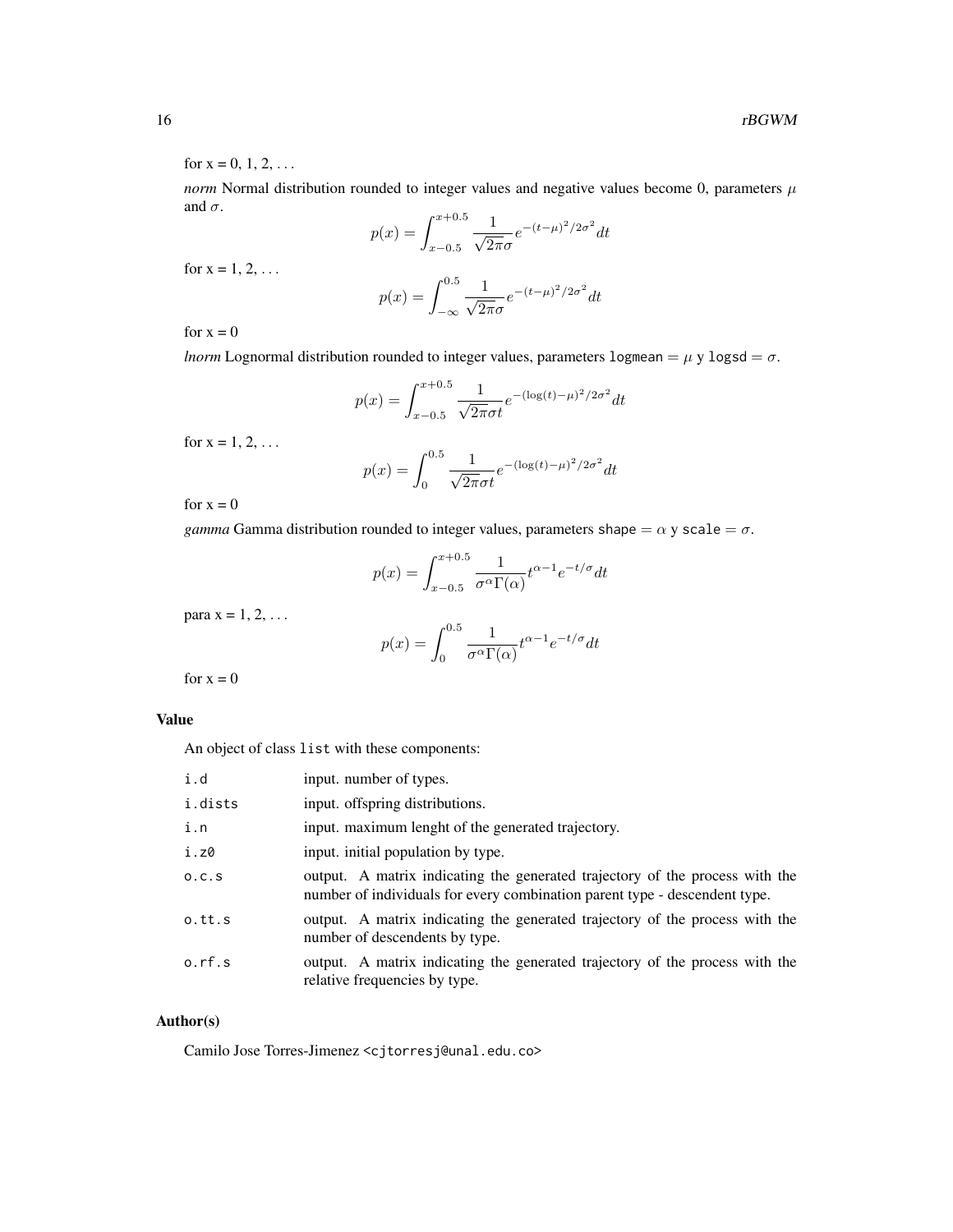#### <span id="page-16-0"></span> $rB GWM$  17

#### References

Torres-Jimenez, C. J. (2010), Relative frequencies and parameter estimation in multi-type Bienaym? - Galton - Watson processes, Master's Thesis, Master of Science in Statistics. Universidad Nacional de Colombia. Bogota, Colombia.

Stefanescu, C. (1998), 'Simulation of a multitype Galton-Watson chain', Simulation Practice and Theory 6(7), 657-663.

Athreya, K. & Ney, P. (1972), Branching Processes, Springer-Verlag.

#### See Also

[BGWM.mean](#page-6-1), [BGWM.covar](#page-0-1), [BGWM.mean.estim](#page-11-1), [BGWM.covar.estim](#page-4-1)

```
## Not run:
## Simulation based on a model analyzed in Stefanescu(1998)
# Variables and parameters
d \leq -2n < -30N < -c(90, 10)a \leftarrow c(0.2, 0.3)# with independent distributions
Dists.i <- data.frame( name=rep( "pois", d*d ),
                       param1=rep( a, rep(d,d) ),
                        stringsAsFactors=FALSE )
rA <- rBGWM(Dists.i, "independents", d, n, N)
# with multinomial distributions
dist <- data.frame( name=rep( "pois", d),
                     param1=a*d,
                     stringsAsFactors=FALSE )
matrix.b \leq matrix( rep(0.5, 4), nrow=2)
Dists.m <- list( dists.eta=dist, matrix.B=matrix.b )
rB <- rBGWM(Dists.m, "multinomial", d, n, N)
# with general distributions (approximation)
max < -30A <- t(expand.grid(c(0:max),c(0:max)))
aux1 <- factorial(A)
aux1 <- apply(aux1,2,prod)
aux2 \leq apply(A, 2, sum)
distp <- function(x,y,z){ exp(-dx x) * (x<sup>2</sup>y)/z }
p <- sapply( a, distp, aux2, aux1 )
prob <- list( dist1=p[,1], dist2=p[,2] )
size <- list( dist1=ncol(A), dist2=ncol(A) )
vect <- list( dist1=t(A), dist2=t(A) )
Dists.g <- list( sizes=size, probs=prob, vects=vect )
```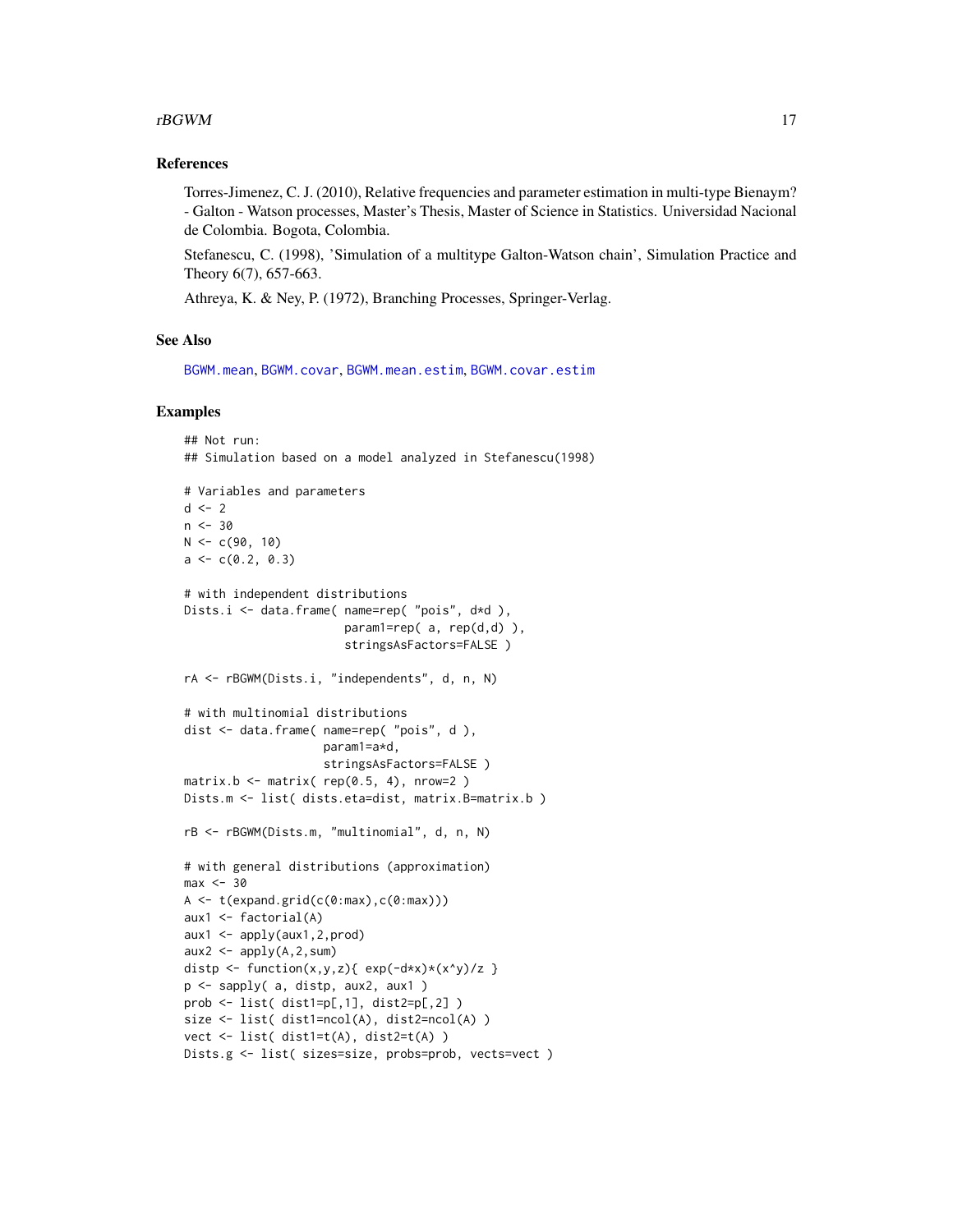```
rC <- rBGWM(Dists.g, "general", d, n, N)
# Comparison chart
dev.new()
plot.ts(rA$o.tt.s,main="with independents")
dev.new()
plot.ts(rB$o.tt.s,main="with multinomial")
dev.new()
plot.ts(rC$o.tt.s,main="with general (aprox.)")
```
## End(Not run)